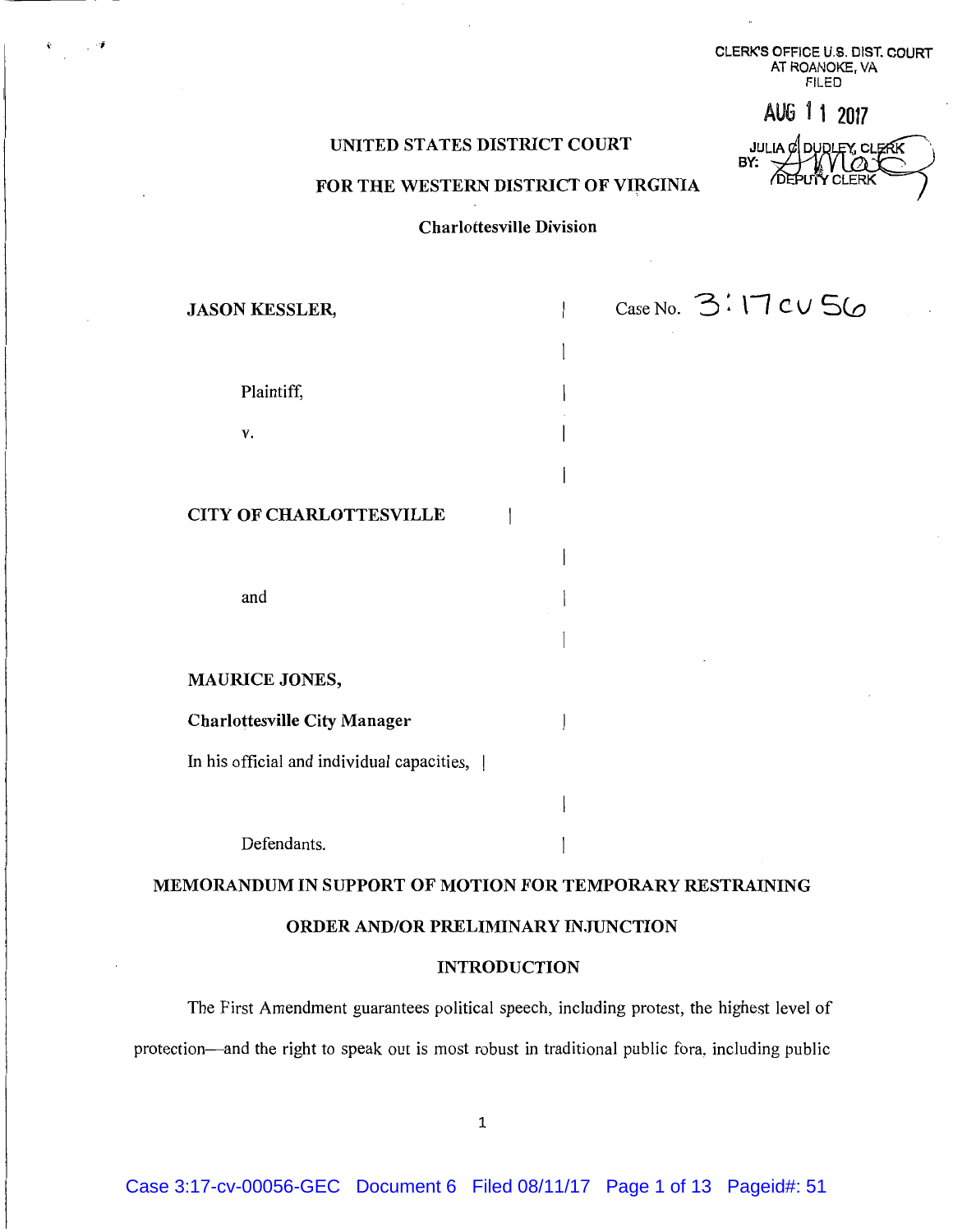parks and streets. Since this country's founding, people have taken to the parks, streets, and sidewalks to make their voices heard on matters of public concern.

·•

This case is about viewpoint discrimination against Plaintiff by Defendants who denied him a permit to exercise his freedom of speech in a public park in Charlottesville, Virginia because of his views. It is also about the burden government must meet when seeking to regulate the "place" of speech to deny a person access to a traditional public forum, a public park, that is closely associated with the message the person seeks to communicate. Finally, it is about when and whether the voices opposing a person's speech can be preferred by government and allowed to drive the speech with which they disagree out of a public place where its meaning is most salient.

Plaintiff seeks to exercise his protected right to protest in a public park by organizing and holding a rally in Emancipation Park ("the Park") on August 12, 2017. Plaintiff wishes to communicate a message that relates directly to the Park—specifically, his opposition to the City's decisions to rename the Park, which was previously known as "Lee Park," and its plans to remove a statue of Robert E. Lee from the Park. Defendants first granted and, then, revoked a permit to hold the rally as Plaintiff requested offering him a modified permit to hold a rally at another park a mile distant from Emancipation Park and the statue that is the focus of Plaintiff's protest.

Plaintiffs views are highly controversial and have evoked strong protests and demands that City Council revoke his permit for the planned rally on August  $12<sup>th</sup>$ . The City's decision to revoke and modify Plaintiff's permit was a decision made to satisfy those with opposing views, and is not legitimately related to any government interest much less narrowly tailored to meet it.

In this motion, Plaintiff seeks a Temporary Restraining Order and/or Preliminary Injunction requiring Defendants to permit the demonstration to go on as planned in Emancipation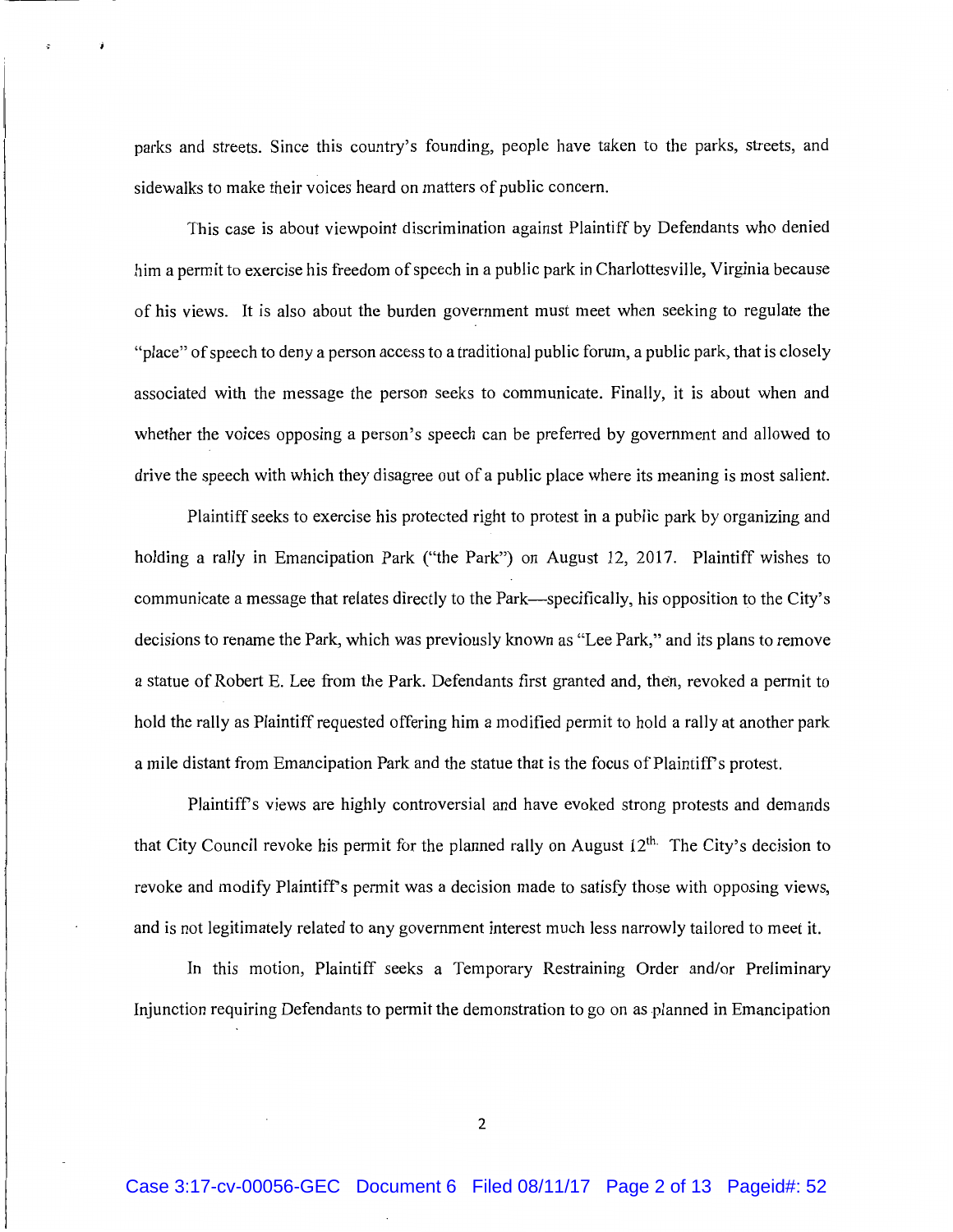Park on August 12, 2017 from 12pm to 5pm and to provide such security as may be necessary to protect the rights of the demonstrators and the public.

#### **FACTS**

On May 30, 2017, Plaintiff applied for a permit to hold a rally in Emancipation Park on August 12, 2017. In the application, he estimated that 400 people would participate. Ver. Comp. **Times** 23 and 24

On June 13, 2017, Defendants granted Plaintiff a permit to hold his rally in Emancipation Park on August 12, 2017. Ver. Comp. [25 In the following weeks, Defendants granted organizations that oppose Plaintiff's message permits to counter-protest in other public parks just blocks away from Emancipation Park.

On August 7, 2017, less than a week before the long-planned and permitted event in Emancipation Park, however, Defendants notified Plaintiff by letter that they were revoking Plaintiffs permit and "modif[ying]" their permission to allow Plaintiff only to hold his rally in McIntire Park. McIntire Park is not connected to Plaintiff's message and is located more than a mile from Emancipation Park. Ver. Comp.  $\P$  $126-30$ 

At same time, however, Defendants took no action to modify or revoke the permits issued to counter-protestors for two other parks within blocks of Emancipation Park.

The City's decision to revoke Plaintiff's permit for a demonstration at Emancipation Park was made after negative public comment received at a City Council meeting, the publication of a letter by business leaders asking that the Plaintiff's demonstration be moved to McIntire Park, and at least one closed meeting with City Council. Ver. Comp.  $\P\P$  49, 50 and 52.

In revoking the permit, the City cited "safety concerns" associated with the number of people expected to attend Plaintiffs rally but cited no source for those concerns nor reason why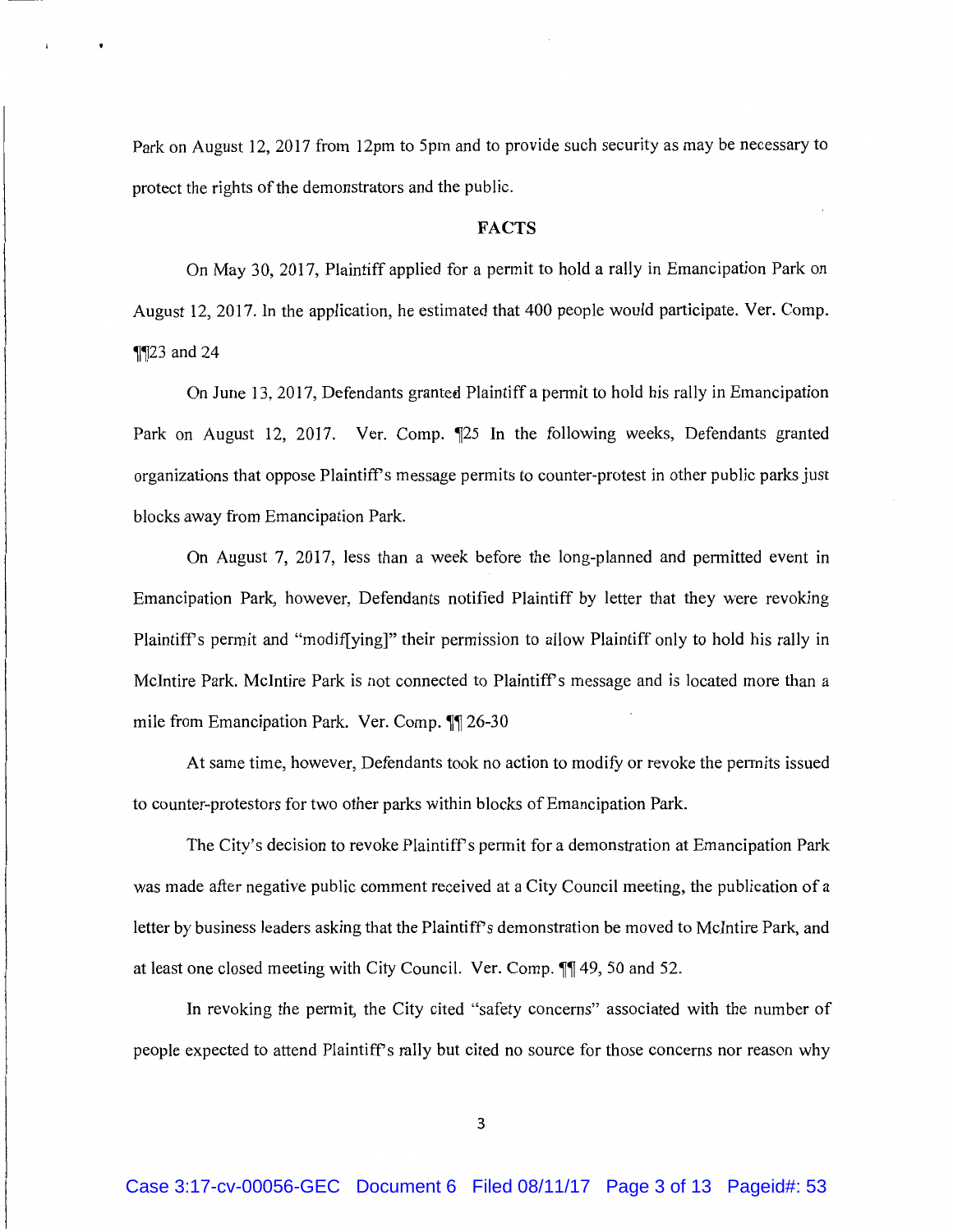those concerns resulted in adverse action on Plaintiff's permit but not on the permits of counterdemonstrators. Ver. Comp. Exhibit B Moreover, when Plaintiff asked what number of attendees in the Park would be acceptable or whether limiting participation to the original 400 people estimated to attend in the permit application would allow the permit to remain in place, Defendants did not respond and did not seek to work with Plaintiff to resolve any legitimate safety concerns the City might have. Ver. Comp.  $\P$ 53

# **ARGUMENT**

"A plaintiff seeking a preliminary injunction must establish that he is likely to succeed on the merits, that he is likely to suffer irreparable harm in the absence of preliminary relief, that the balance of equities tips in his favor, and that an injunction is in the public interest." *Winter v. Natural Resources Defense Council,* 555 U.S. 7 (2008).

In this case, these factors weigh heavily in the plaintiff's favor.

#### **I. The Plaintiff is Likely to Succeed on the Merits**

Freedom of speech "is subject to reasonable time, place, or manner restrictions .... [R]estrictions of this kind are valid provided that they are justified without reference to the content of the regulated speech, that they are narrowly tailored to serve a significant governmental interest, and that they leave open ample alternative channels for communication of the infonnation." *Clark v. Community for Creative Non-Violence,* 468 U.S. 288, 293 (1984). The City of Charlottesville's decision to revoke Plaintiff's permit for a demonstration at Emancipation Park was not made "without reference to the content" of his speech, was not narrowly tailored to serve a significant governmental interest and did not leave Plaintiff an ample alternative means to convey his message.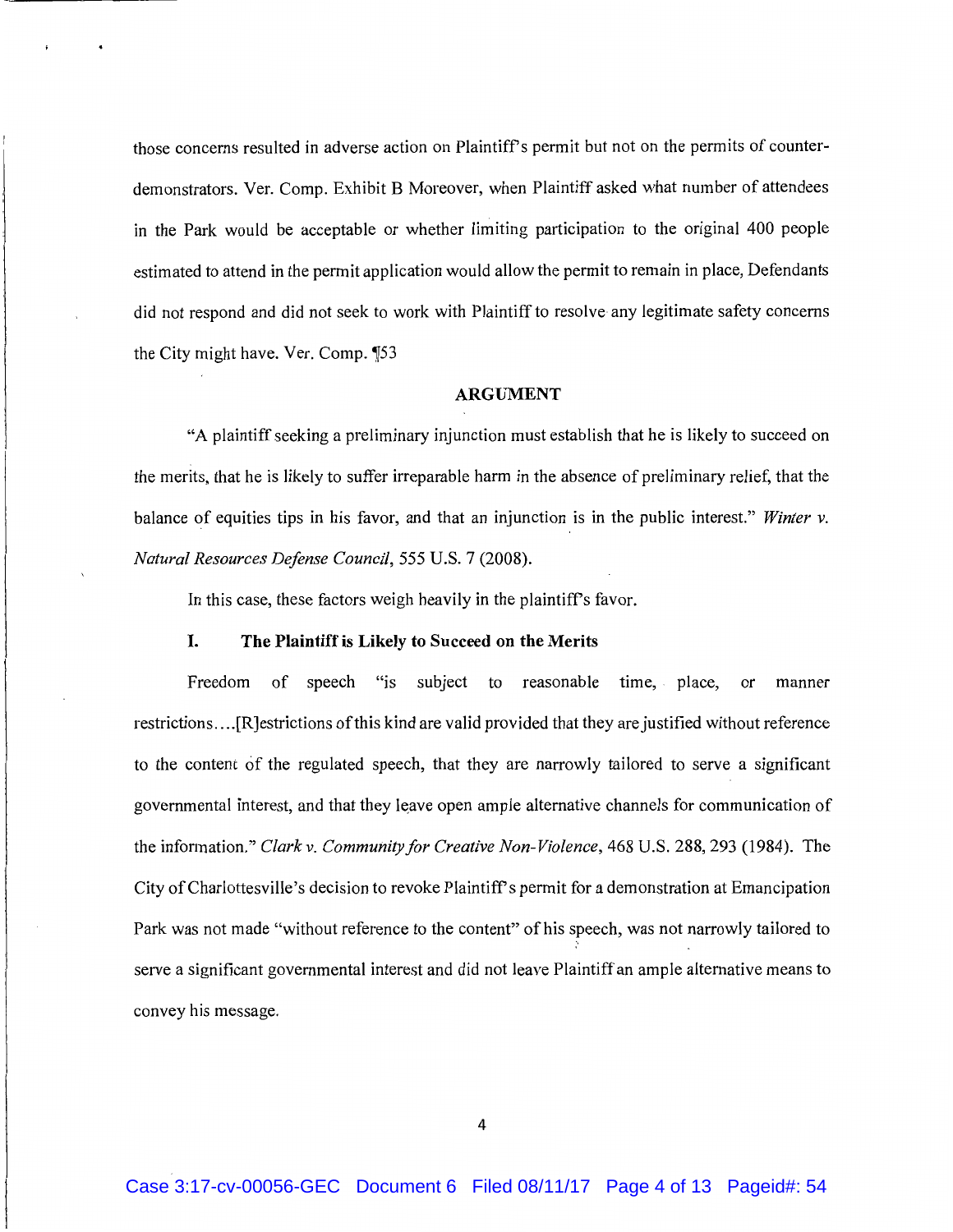In addition, revocation of the Plaintiff's permit constitutes a prior restraint on his speech and the speech of his supporters, and Plaintiff has a right to due process including notice of the reasons for the revocation and an opportunity to respond to the reasons given by the City for revoking the permit.

A. The City's Decision to Revoke Plaintifrs Permit Was Based on the Content of His Speech

The principal inquiry in determining content-neutrality in speech cases generally, and in time, place, or manner cases is whether the government has adopted a regulation of speech because of disagreement with the message it conveys. *Community for Creative Non- Violence,*  supra, at 468 U.S. 295. The government's purpose is the controlling consideration. A regulation that serves purposes unrelated to the content of expression is deemed neutral, even if it has an incidental effect on some speakers or messages, but not others. See *Renton v. Playtime Theatres, Inc.*, 475 U.S. 41, 475 U.S. 47-48 (1986).

Government regulation of expressive activity is content-neutral so long as it is "justified without reference to the content of the regulated speech." *Community for Creative Non- Violence,* supra, at 468 U. S. 293 (emphasis added); *Heffron,* supra, at 462 U. S. 648 (quoting *Virginia Pharmacy Bd.,* supra, at 425 U.S. 771); see *Boos v. Barry,* 485 U.S. 312,485 U.S. 320-321 (1988) (opinion ofO'CONNOR, J.). *Wardv. Rock Against Racism,* 491 U.S. 781, 792 (1989)

Defendants' decision to revoke Plaintiff's permit, but leave in place the permits issued to counter-protestors, ensures that those whose views are favored by City government will have protected, permitted access to two downtown locations and the ability also to occupy Emancipation Park while the City seeks to relegate Plaintiff to McIntire Park, a place a mile from downtown that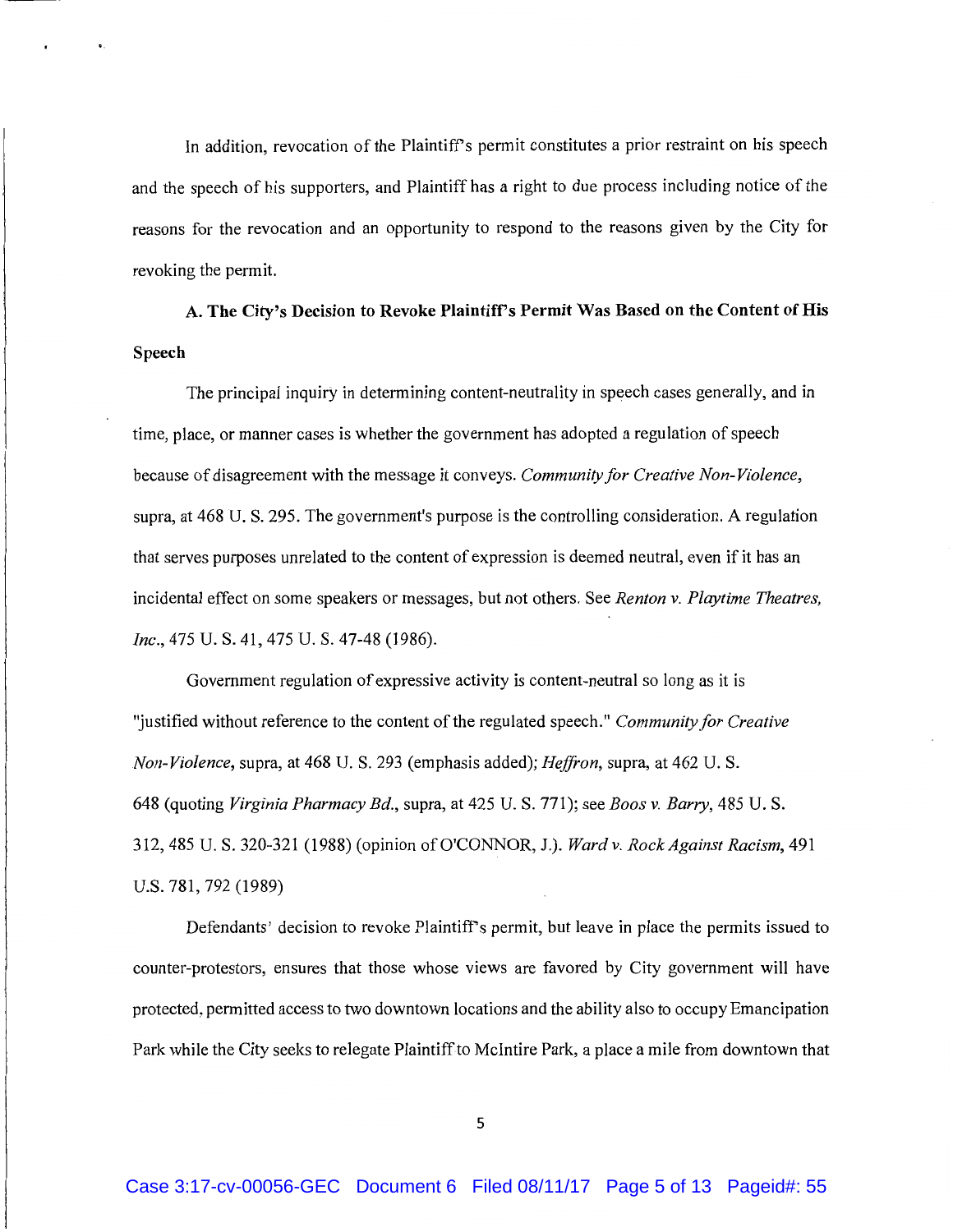is unrelated to the message he wants to communicate. Ver. Comp. 155 The disparity in treatment between the two groups with opposing views makes clear that the Defendant's decision to revoke Plaintiffs permit was based on the content ofhis speech rather than other neutral factors that would be equally applicable to Plaintiff and those protesting against Plaintiff.

This conclusion is bolstered by ample evidence in social media and in print that members of City Council oppose Plaintiff's political viewpoint, Ver. Comp.¶48, and the City has expressed a preference for the counter-protesters. Ver. Comp. [47.]

#### B. The City's Action in Revoking Plaintifrs Permit was Not Narrowly Tailored

There must be balance between the ability to have the place of the message be part of the message and legitimate government concerns such as maintaining order or protecting the community against violence. *Clark v. Community for Creative Non-Violence,* 468 U.S. 288, 294 (where regulation found lawful where it permitted demonstrators to erect symbolic tent cities but did not allow them to sleep in the tents because of the content-neutral prohibition against camping except at specified camp sites). In this case, the message that Plaintiff wishes to communicate concerns the Charlottesville City Council's decision to rename Lee Park and remove the statue of Robert E. Lee currently in the Park. Ver.Comp.  $\P$  20, 21, 23. Therefore, the place at which the Plaintiffs protest takes place is inextricably linked to the content of the protest message.

Defendants' alleged reason for revoking Plaintiff's permit was information from an unspecified source concerning the number of people likely to attend the demonstration including supporters and opponents. Defendants' asserted that "holding a large rally at Emancipation Park poses an unacceptable danger to public order and safety." Ver. Comp. Exhibit B Defendants' provided no further insight into the information they said had "come to their attention" that prompted either the concern about crowd size or safety. Nor did they provide any insight into why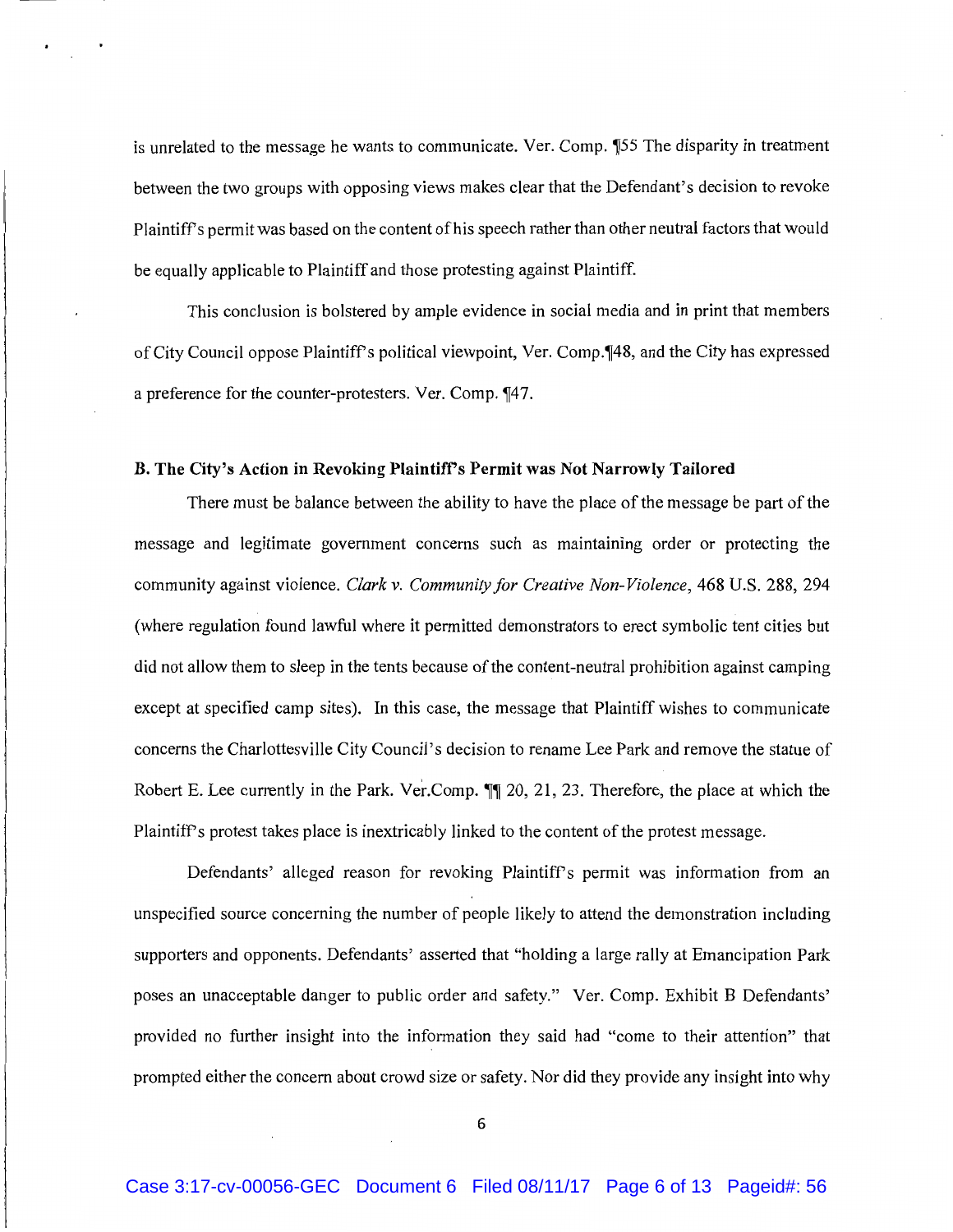the City was unable to manage a large crowd at a Park at which many events drawing large crowds had previously been held. Ver. Comp. [44]

Moreover, when Plaintiff offered to work with Defendants to define a solution to their concerns that did not involve moving the demonstration out of Emancipation Park, Defendants would not accept the offer or engage in any dialogue about possible solutions to their concerns about the possible number of attendees. Ver. Comp. [53]

Under all the circumstances, Defendants' insistence that the only solution to their concerns was for Plaintiff to move his protest away from the focus of his message, the Park and the Lee statue, did not meet the requirement that their solution be narrowly tailored to achieve a legitimate purpose. "It is true that unfounded speculation about potential violence cannot justify an insufficiently tailored restriction on expression." *Bl(a)ck Tea Soc y v. City of Boston,* 378 F.3d 8, 17 (1st Cir. 2004).

**C. The City's Action Empowers the Interests of Hecklers Over the Free Speech Rights of the Plaintiff** 

To the extent, the City is relying on the presence of counterdemonstrators as part of its reason for revoking the Emancipation Park permit, it is violating the fundamental principle that the rights of speech and assembly may not be restricted because demonstrators may be met by opposition. There is no place for a "hecklers' veto" under the First Amendment. The "heckler's veto" has been rejected by the Supreme Court of the United States as a legitimate basis for infringing upon First Amendment rights. *Cox v. Louisiana,* 379 U.S. 536 (1965). At the same time, however, the Fourth Circuit has recognized that government officials may restrict expressive activity because of a threat of violence but only if they have a reasonable belief that violence is imminent by those whose expression they seek to restrict. *Christian Knights of Ku Klux Klan*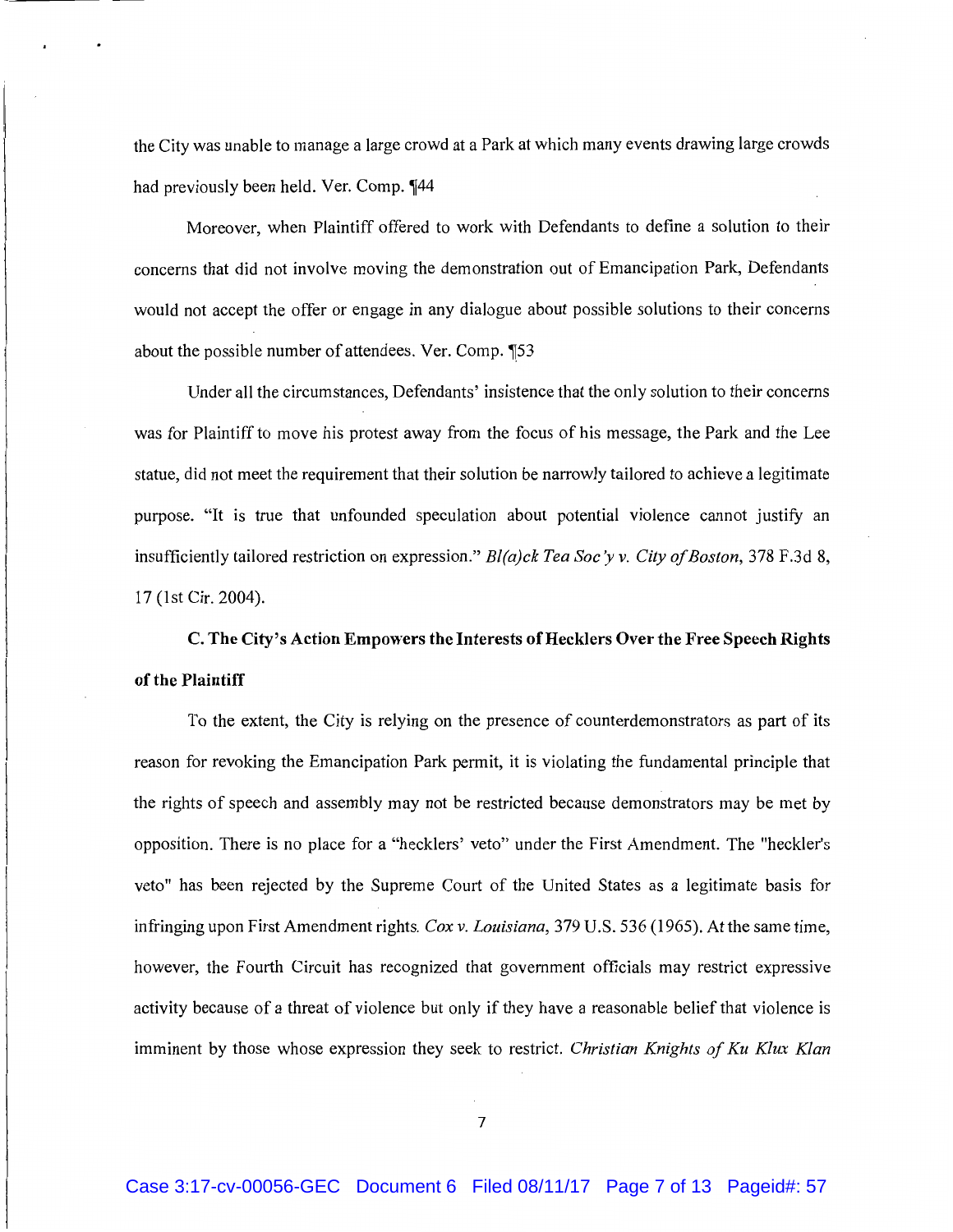*Invisible Empire, Inc. v. Stuart,* 934 F.2d 318 (4th Cir. 1991) (heckler's veto not involved because real "threat" of violence was from Klan not spectators).

Plaintiff is on record as saying that he "absolutely intends to have a peaceful rally" and that his group would "avoid violence." Ver. Comp. ¶51 The City's letter contains no evidence or even assertion to the contrary. If the City is to meet the standard set by the court in the *Stuart* case, any action it takes to limit Plaintiff's expression because of safety concerns must be based solely on a reasonable belief that violence by Plaintiff and his supporters is imminent and may not be based on a generalized concern that there might be violence at the event for which Plaintiff received a permit.

The City must show more than a generalized concern that a demonstration under the permit poses a threat to public safety. It must show that its decision to revoke and modify Plaintiff's permit was based solely on a reasonable belief that the plans and actions of the "Unite the Right" organizers, not of those who plan to be present in opposition, presented an imminent threat. Otherwise, hecklers and counterdemonstrators could always shut down speech with which they disagree by manufacturing threats to public safety.

# **D. The City's Revocation of the Permit Constitutes a Prior Restraint on Plaintiff's Speech and Violates Due Process**

The elimination of prior restraints was a "leading purpose" in the adoption of the First Amendment. See *Lovell v. Griffin*, 303 U.S. 444, at 451-452 (1938). The decision to revoke Plaintiff's permit in advance of the day of the scheduled demonstration constitutes a prior restraint on his speech which is unconstitutional, particularly in the absence of any process by which Plaintiff could contest the Defendants' decision.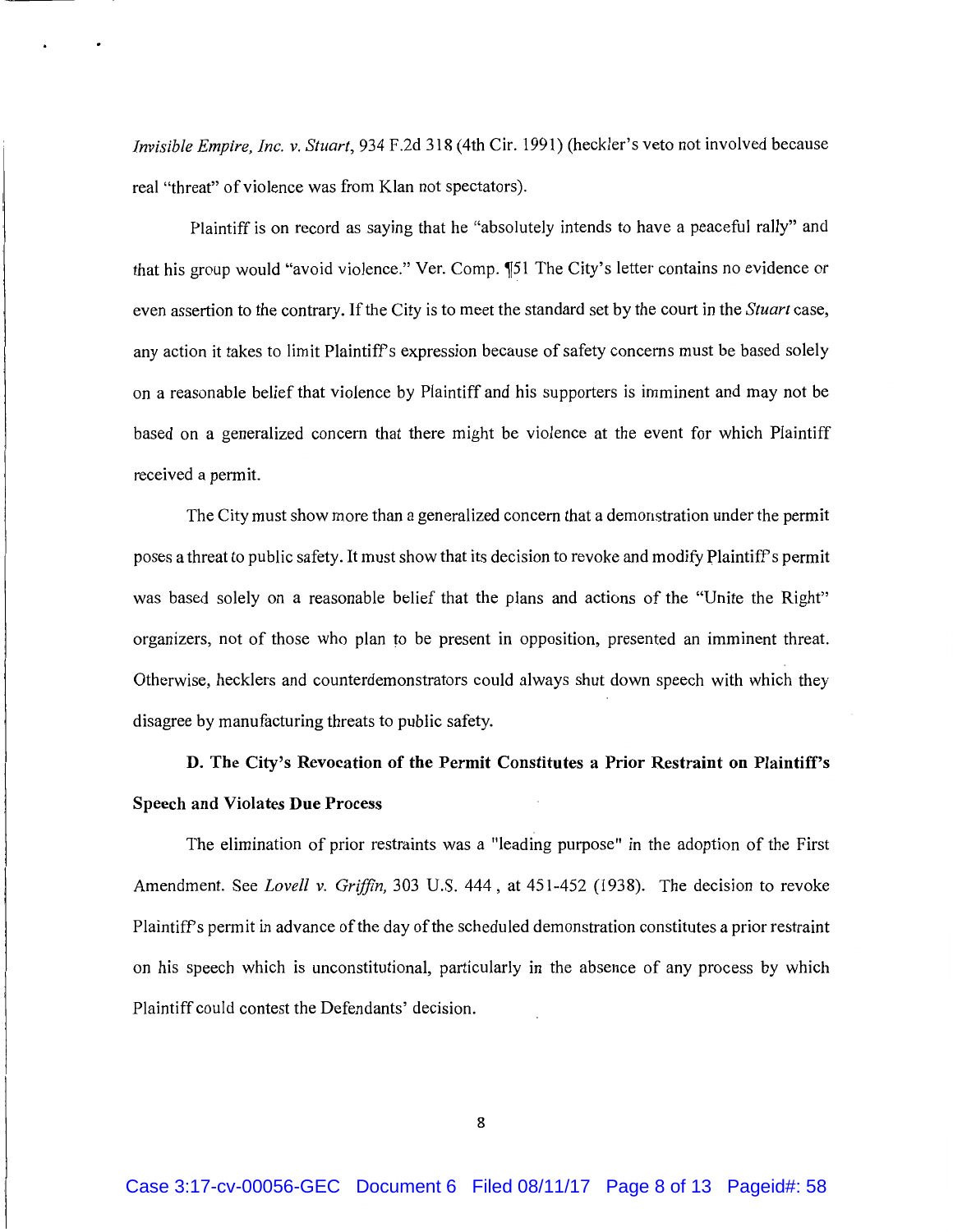As the United States Supreme Court underscored in Carrol v. Princess Anne, 393 U.S. 175, 181 (1968) (a case involving the "white supremacist" National States Rights Party),

"[a] system of prior restraints of expression comes to this Court bearing a heavy presumption against its constitutional validity." Bantam Books v. Sullivan, 372 U.S. 58, 70(1963); Freedman v. Maryland, 380 U.S. 51, 57 (1965). And even where this presumption might otherwise be overcome, the Court has insisted upon careful procedural provisions, designed to assure the fullest presentation and consideration of the matter which the circumstances permit. As the Court said in Freedman v. Maryland, supra, at 58, a noncriminal process of prior restraints upon expression "avoids constitutional infirmity only if it takes place under procedural safeguards designed to obviate the dangers of a censorship system."

No procedural safeguards were in place to allow Plaintiff to contest the revocation of his permit. Plaintiff was given no opportunity to contest the decision of Defendants, and Defendants made no effort to explain the reasons for the decision other than to state generally a concern for "public safety" based pn information from unspecified sources about the expected number of participants. Ver. Comp.  $\P$  53, 54, 55, 56 and Exhibit B

# **II. The Plaintiff Will Suffer Irreparable Harm Absent Preliminary Relief**

If Defendants are not enjoined, Plaintiff will suffer irreparable injury. "The loss of First Amendment freedoms, for even minimal periods of time, unquestionably constitutes irreparable injury." *Elrod v. Burns,* 427 U.S. 347, 373 (1976). The violation of First Amendment rights cannot be fully compensated later by damages. *See, e.g., Legend Night Club v. Miller,* 637 F.3d 291, 302 (4th Cir. 2011). In the Fourth Circuit, "[v]iolations of[F]irst [A]mendment rights constitute per se irreparable injury." *Johnson v. Bergland,* 586 F.2d 993, 995 (4th Cir. 1978).

The denial or revocation of the demonstration permit at issue here is a classic case for prompt judicial intervention. And here time is of the essence to protect Plaintiff's rights. Plaintiffs rally is scheduled for this Saturday, August 12. If Defendants are not enjoined before that date, Plaintiffs intended message will not be communicated. In other words, delay would be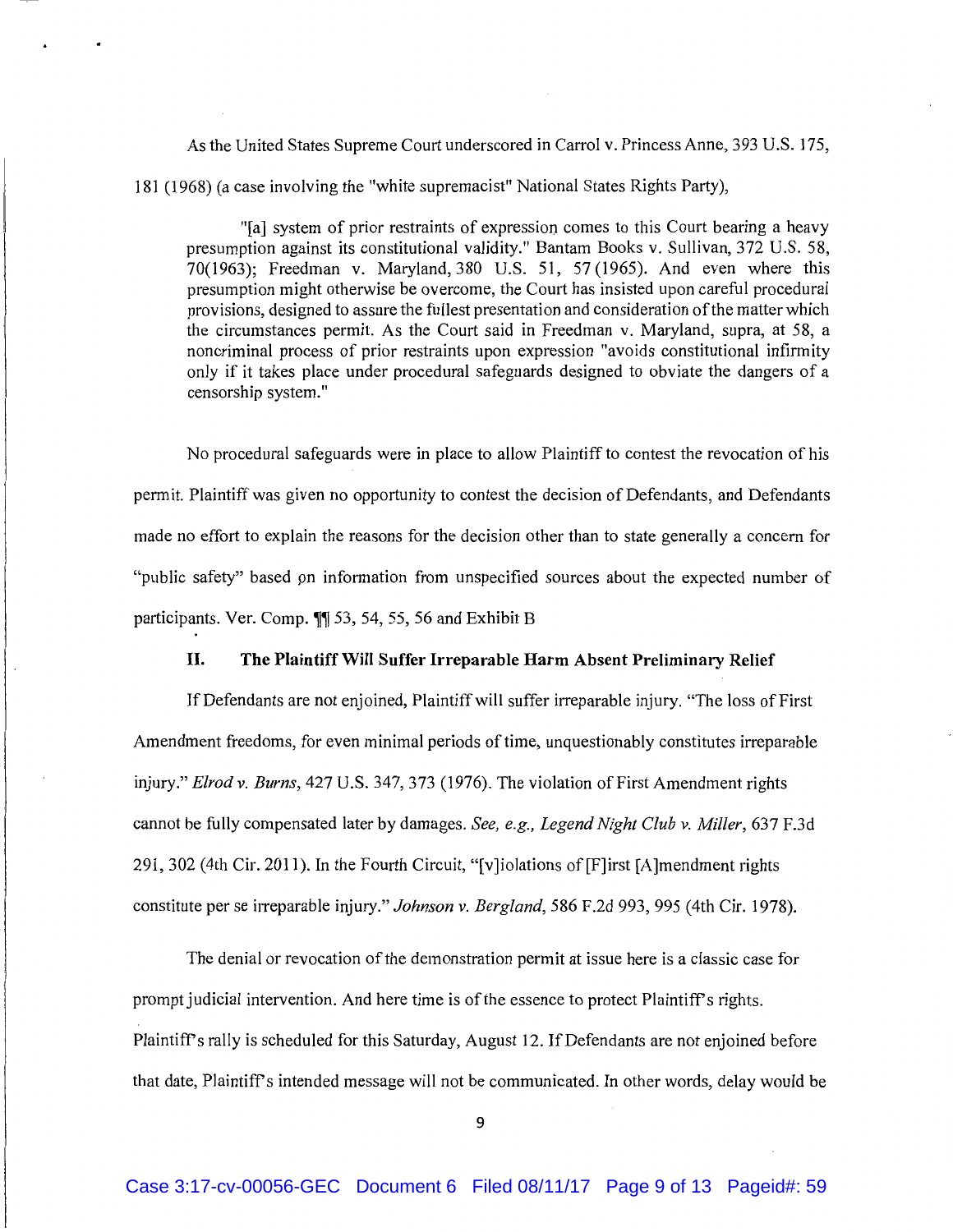"tantamount to an effective denial of First Amendment rights." *Fernandes v. Limmer,* 663 F. 2d 619, 628 (5th Cir. 1981), *cert. dismissed,* 458 U.S. 1124 (1982).

## III. The Balance of Equities Favors the Plaintiff

While the Plaintiff will suffer irreparable injury because of the denial of a permit to demonstrate his opposition to the renaming of Emancipation Park and to the removal from the Park of the statue of Robert E. Lee, the City will suffer no harm to its legitimate interests if preliminary relief is granted. Regardless of where the demonstration takes place, the City has an obligation to secure and protect the safety of the demonstrators and the public. In fact, the City is already preparing to provide security at the originally permitted site, erecting "no parking" signs and staging physical barriers. Gasparotto Dec.  $\llbracket 3$ .

The City's expressed desire to provide security and protection at an alternative site because it would be easier to do so, Ver. Com. Exhibit B, is not a sufficiently substantial governmental interest to override Plaintiff's First Amendment right to express his views in the traditional public forum of a public park. This is particularly true where the City has demonstrated its ability over many years to manage large crowds at various events held in that park (Emancipation Park, formerly Lee Park) and at other downtown locations without incident. Sincere Dec.  $\P$  $[2, 3,$  and 4; Ver. Com. ¶44. Under all the circumstances, the City's expressed concern about the number of potential demonstrators and counter-protesters who might be present is not a legitimate governmental interest but an excuse for treating Plaintiff and his supporters differently and less favorably than those with opposing views.

At the same time, the Plaintiff's ability to communicate his message is negatively affected by the move to a different location even though and where numerous other demonstrations, events and celebrations have taken place in Emancipation Park with numbers of participants in the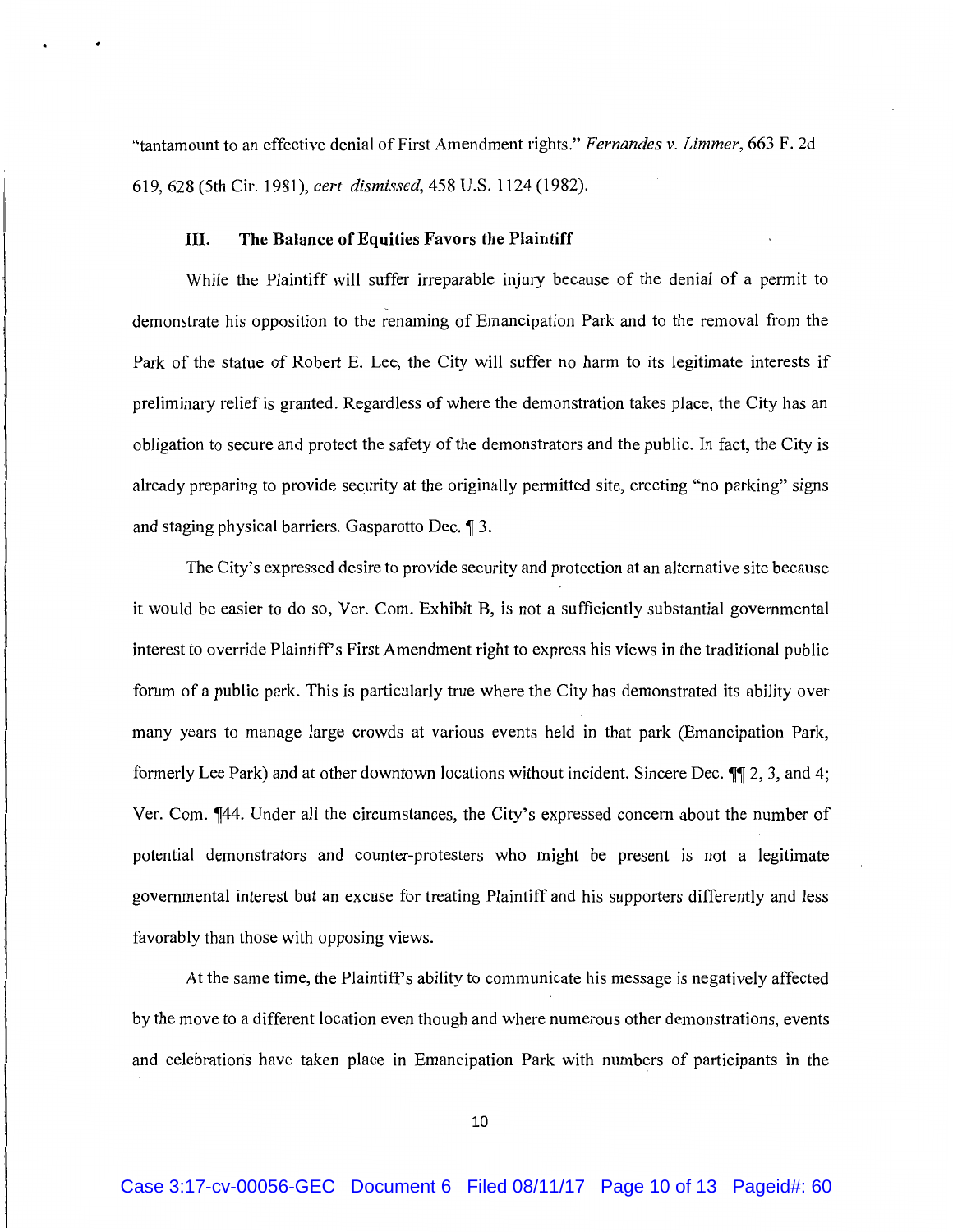thousands without incident, and the differentiating factor is the content of the speech or the views of the speakers.

#### IV. A **Preliminary Injunction is the Public Interest**

Courts have repeatedly recognized that the vindication of First Amendment rights is a significant public interest. *See, e.g., Giovani Carandola, Ltd. v. Bason,* 303 F.3d 507, 521 (4<sup>1</sup> h Cir. 2002) ("upholding constitutional rights surely serves the public interest."); *Christian Legal Society v. Walker,* 453 F.3d 853, 859 (7th Cir. 2006) ("[I]njunctions protecting First Amendment freedoms are always in the public interest."); *Preminger v. Principi,* 422 F.3d 815, 826 (9th Cir. 2005); *Pacific Frontier v. Pleasant Grove City,* 414 F.3d 1221, 1237 (lOth Cir. 2005) ("Vindicating First Amendment freedoms is clearly in the public interest."); *Chabad of Southern* 

*Ohio v. City of Cincinnati,* 363 F .3d 427, 436 (6th Cir. 2004) ("the public interest is served by preventing the violation of constitutional rights.").

#### **CONCLUSION**

For the foregoing reasons, plaintiff respectfully requests that the Court issue a temporary restraining order and/or preliminary injunction enjoining the City and the City Manager from revoking or modifying Plaintiff's permit to hold a demonstration in Emancipation Park on August 12, 2017 and that the City and the City Manager be further enjoined to allow the permitted demonstration to go on as planned in Emancipation Park from 12pm to 5pm on that day and to provide such security as may be necessary to protect the rights of the demonstrators and the public.

Respectfully submitted,

Jason Kessler

By Counsel

Dated: August 10, 2017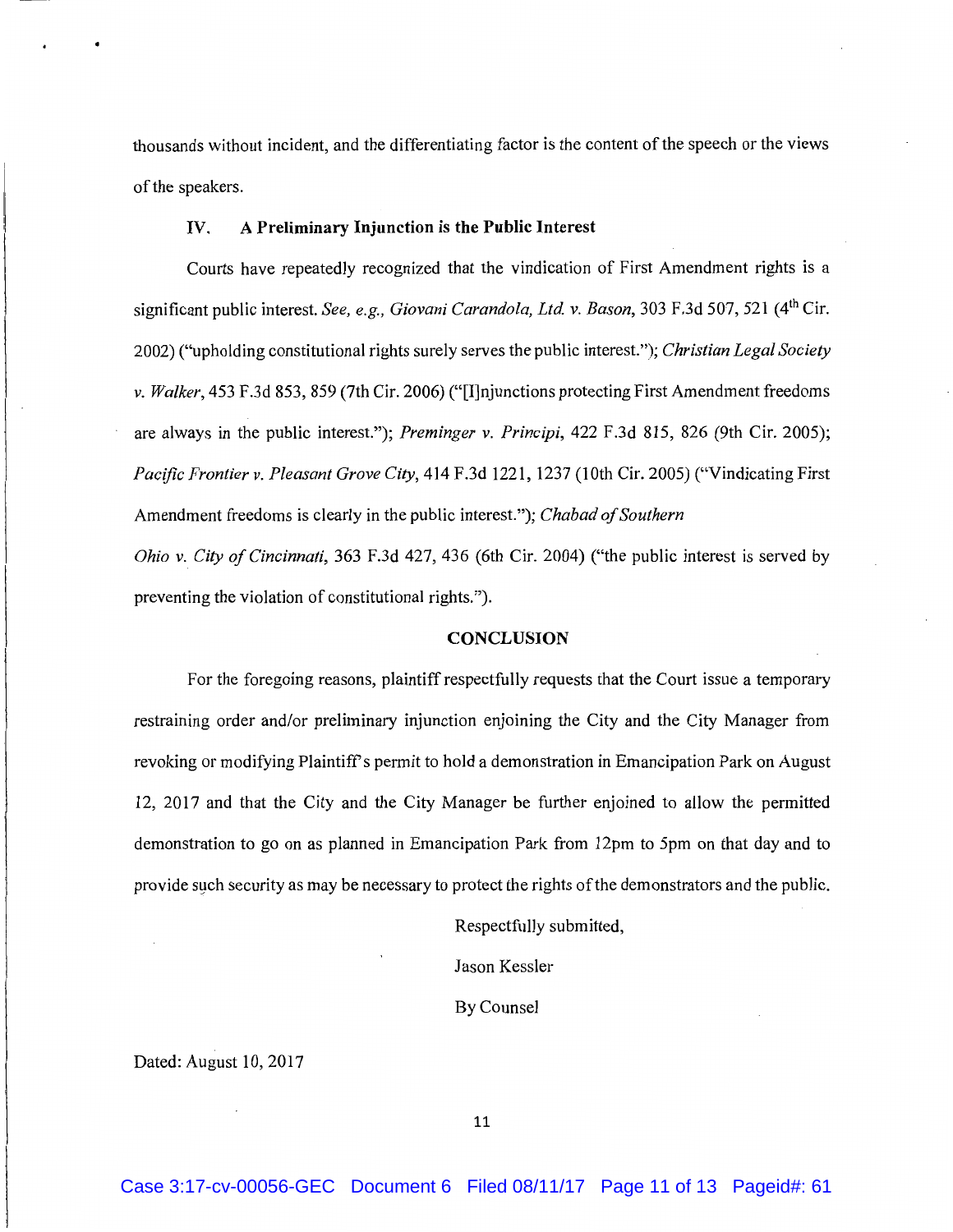### Counsel for Plaintiff

*/Is//* HopeR. Amezquita HopeR. Amezquita (VSB No. 74629) Leslie C. Mehta (VSB No. 90437) American Civil Liberties Foundation of Virginia, Inc. 701 E. Franklin St., Ste. 1412 Richmond, VA 23219 Phone: 804-644-8080 Fax : 804.649.2733 Email : lmehta@acluva.org Email: hamezquita@acluva.org

*/Is//* Victor M. Glasberg Victor M. Glasberg (VSB No. 16184) Victor M. Glasberg & Associates 121 S. Columbus Street Alexandria, VA 22314 Phone: 703-684-1100 Fax: 703-684-1104 Email: vmg@robinhoodesq.com

John Whitehead (VSB No. 20361) Douglas R. McKusick (VSB No.72201) The Rutherford Institute 923 Gardens Boulevard P.O. Box 7482 Charlottesville, Virginia 22906 Phone : 434-978-3888 Fax: 434-978-1789 Email : johnw@rutherford.org douglasm@rutherford.org